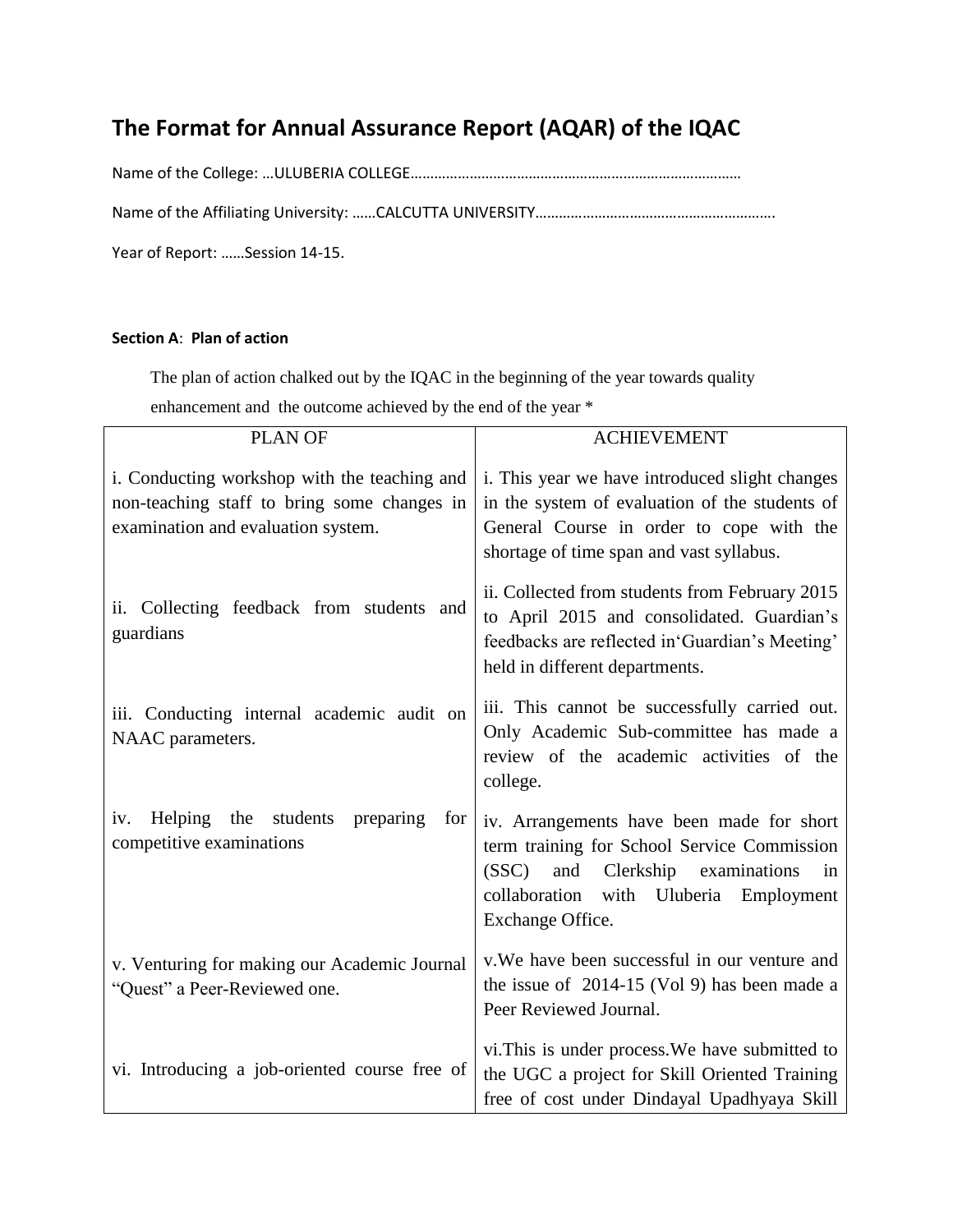| cost in our college campus.                                 | Oriented Training under Central Government. |                                                                                                                                       |
|-------------------------------------------------------------|---------------------------------------------|---------------------------------------------------------------------------------------------------------------------------------------|
| vii.Introducing<br>Non-Conventional<br>energy in our campus | (solar)                                     | vii. The project has been sanctioned by West<br>Bengal Government and we are going to<br>introduce solar panel in this academic year. |

**Section B:**

1. Keeping the goals and objectives of the college in mind IQAC has performed the following activities in this academic year:

a) For monitoring and evaluating teaching and learning process IQAC has taken the following steps:

i. Students are being constantly evaluated through Class Tests, Quiz, Seminars and Home Assignments.

ii. The Entry and Exit Performance Analysis helps the college to bring out the students in a better way.

iii. Through Academic Subcommittee IQAC keeps vigilance on the teaching learning process.

iv. Considering and analysing Students' feedback IQAC monitors teaching learning process.

- b) For enlivening the academic atmosphere of the College IQAC has taken the following steps:
- i) Organized study circle for the faculty members where they present papers.
- ii. Encouraged the faculty members for contributing papers for College Academic Journal 'Quest'.(ISSN NO:2319-2151)
- iii. Encouraged Interdisciplinary Research Activities..
- iv. Appealed the Authority to grant special leaves to the faculty members for joining different seminars both inside and outside India.
	- 2. No new programme has been initiated this year.
	- 3. Not applicable
	- 4. No
	- 5. We cannot implement examination reforms as final year exam is conducted by the university .Besides pre-final tests, college takes mid-term tests and class tests. Surprise tests are also taken.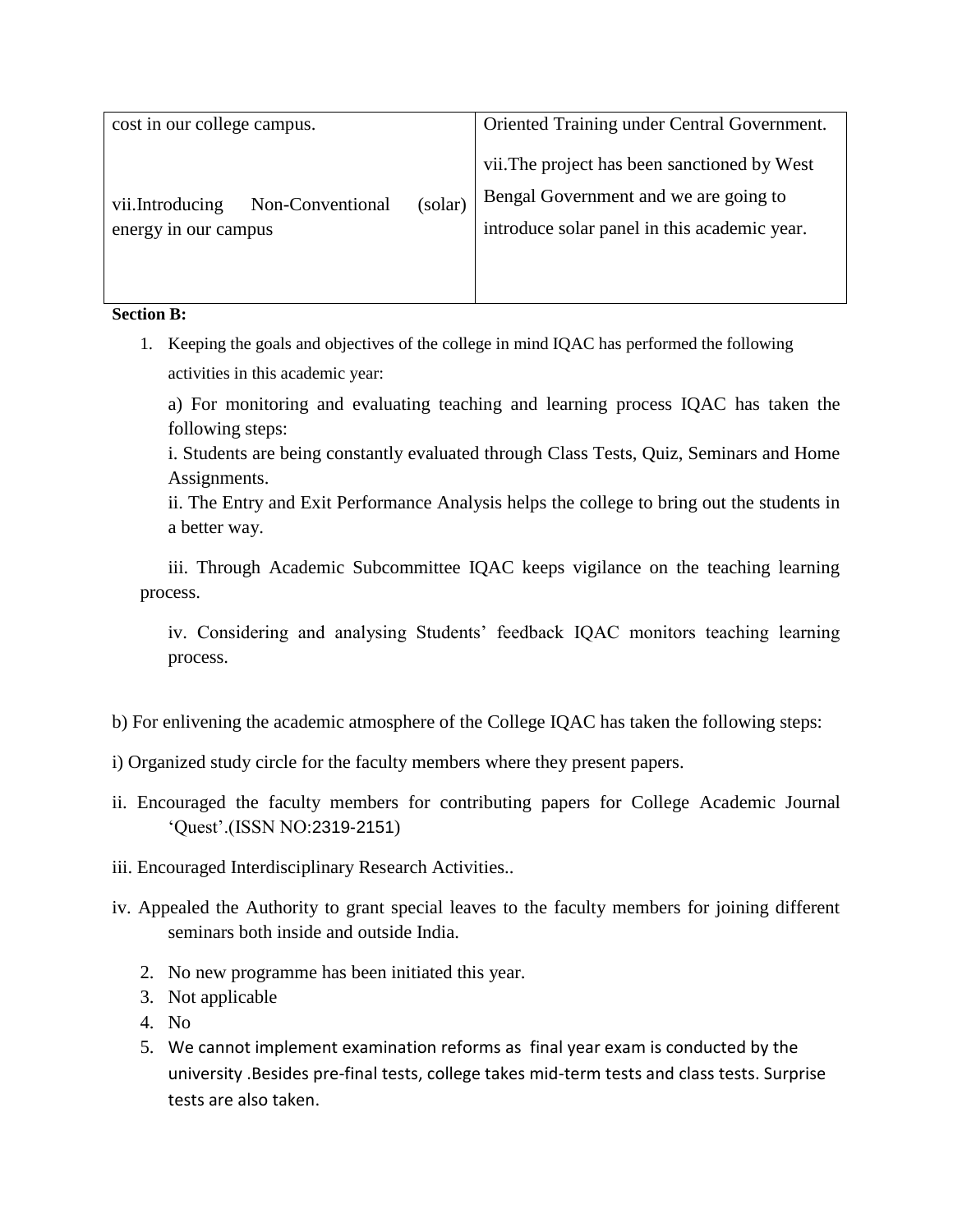- 6. This year we have no record regarding this. One student has qualified GATE in this session.
- **7.** College cannot organize any such programme. But faculty members can join the Refresher/ Orientation Program under FIP organized by any University**.**

| <b>Faculty / Staff Development Programmes</b> | Number of faculty<br>benefitted |
|-----------------------------------------------|---------------------------------|
| Refresher courses                             | $07(2014-15)$                   |

8. This year we have conducted 4 Seminars on College level.

# **9.** Details regarding major projects

|                     | Completed  | Ongoing    | Sanctioned | Submitted |
|---------------------|------------|------------|------------|-----------|
| Number              |            | 01         |            |           |
| Outlay in Rs. Lakhs | 1.90 Lakhs | 5.64 Lakhs |            |           |

Details regarding minor projects

|                     | Completed | Ongoing           | Sanctioned | Submitted |
|---------------------|-----------|-------------------|------------|-----------|
| Number              |           | 02                |            | 02        |
| Outlay in Rs. Lakhs |           | 3.35 $\&$<br>2.40 |            |           |
|                     |           | Lakhs             |            |           |

- 10 No patent has been generated.
- 11 We have started a new collaborative research Programme under BOOST with S> N. Bose Research Institute, Kolkata involving Five Science Departments of our College.
- 12 Our college has received Twenty Lakhs (20,00,000) from BOOST (sanctioned by the Dept. of Bio-Technology, W.B. Govt) where Five Science Departments of the college are involved.

Research funds sanctioned and received from various funding agencies, industry and other organisations

| Nature of the Project              | Number | Duration<br>Year | Name of the<br>funding<br>Agency | Total grant<br>sanctioned | Received   |
|------------------------------------|--------|------------------|----------------------------------|---------------------------|------------|
| Major projects<br>(Completed)      | 01     | 03               | <b>DST</b>                       | 1.90 Lakhs                |            |
| Major projects<br>(Ongoing)        | 01     | 03               | UGC                              | 5.64 Lakhs                | 3.8 Lakhs  |
| <b>Minor Projects</b><br>(Ongoing) | 02     | 02               | UGC                              | 6.75 Lakhs                | 4.78 Lakhs |
| Interdisciplinary<br>Projects      |        |                  |                                  |                           |            |
| Industry sponsored                 |        |                  |                                  |                           |            |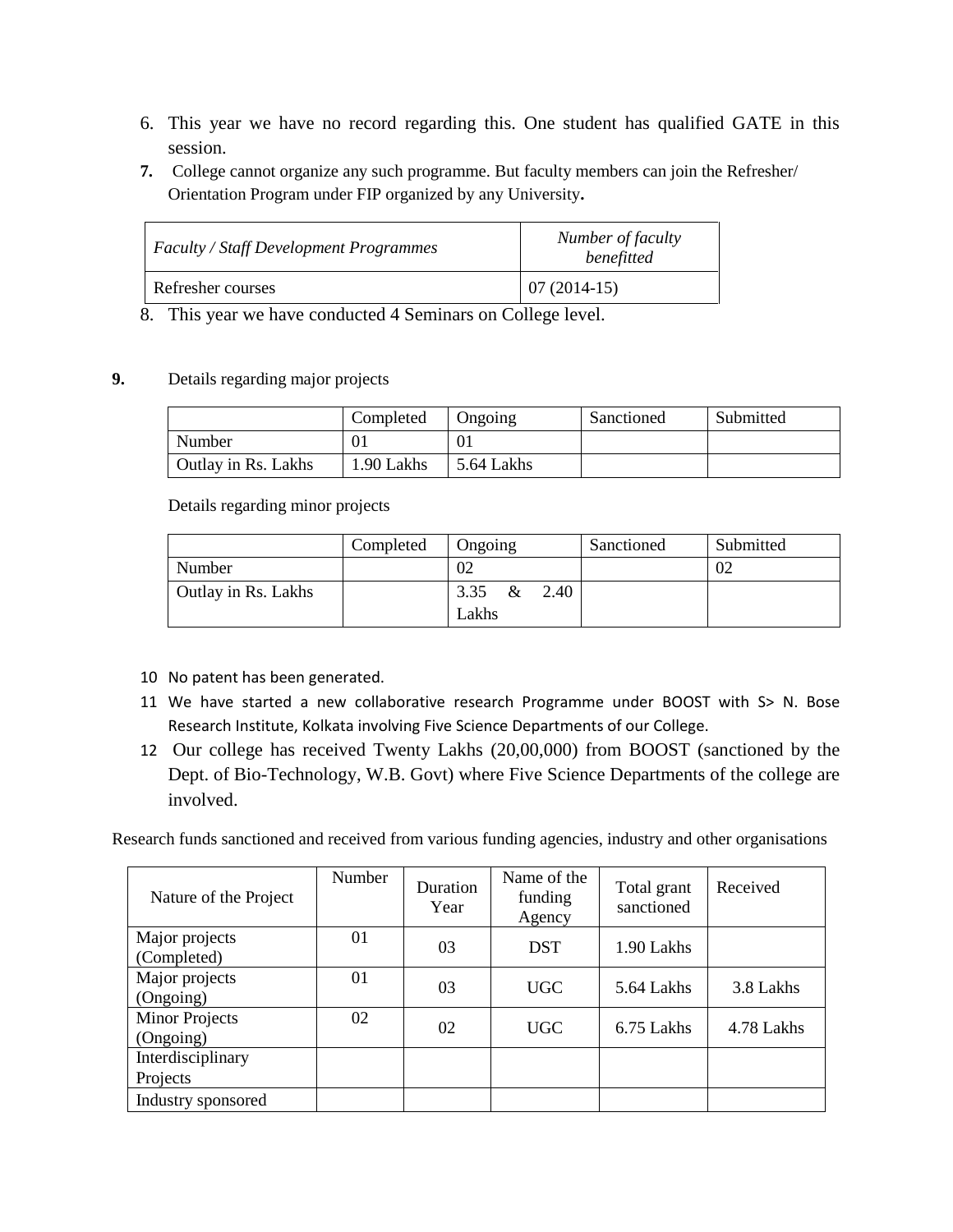| Projects sponsored by<br>the University/College          |    |                    |          |          |
|----------------------------------------------------------|----|--------------------|----------|----------|
| Students research                                        |    |                    |          |          |
| projects<br>(other than compulsory by the<br>University) |    |                    |          |          |
| Any other (Specify)                                      | 01 | DBT, GOVT<br>OF WB | 40 Lakhs | 40 Lakhs |
| Total                                                    |    |                    |          |          |

13. As undergraduate Institution we cannot have research scholars in our College.

14. Impact factor 0-5

15. Nil

16. ??

17. Fund received from BOOST

# 18 **Community service**:

i) Reconstruction of village roads and a bridge in Kaijuri, the adopted village near the college

ii)Face lifting of the village playground

iii)Health-awareness program in the adjacent area of the college Rally to create social awareness regarding child abuse, alcohol and drug addiction

iv)Running Evening School with the children of the adjacent area of the coliege

v)Rally to create social awareness regarding child abuse, alcohol and drug addiction

vi)Seminar on AIDS

19. This year 6 faculty members, 2 Librarians have joined the Institution. . This year one casual staff in the office and two staffs on daily wage basis have been recruited by the college.

20. Teaching (Substantive) 33: Nonteaching 29 (Permanent)

Teaching (contractual, part-time, Guest) 20: Nonteaching (Casual) 22

21. (i) Introduced ENLIST since 2012 for online search for E-journal.

(ii) Introduced OPAC (Online Public Access Catalouge) since 2014 January.

College Introduced Wi-Fi connection library in the in this year. Open access system has been introduced from January 2014.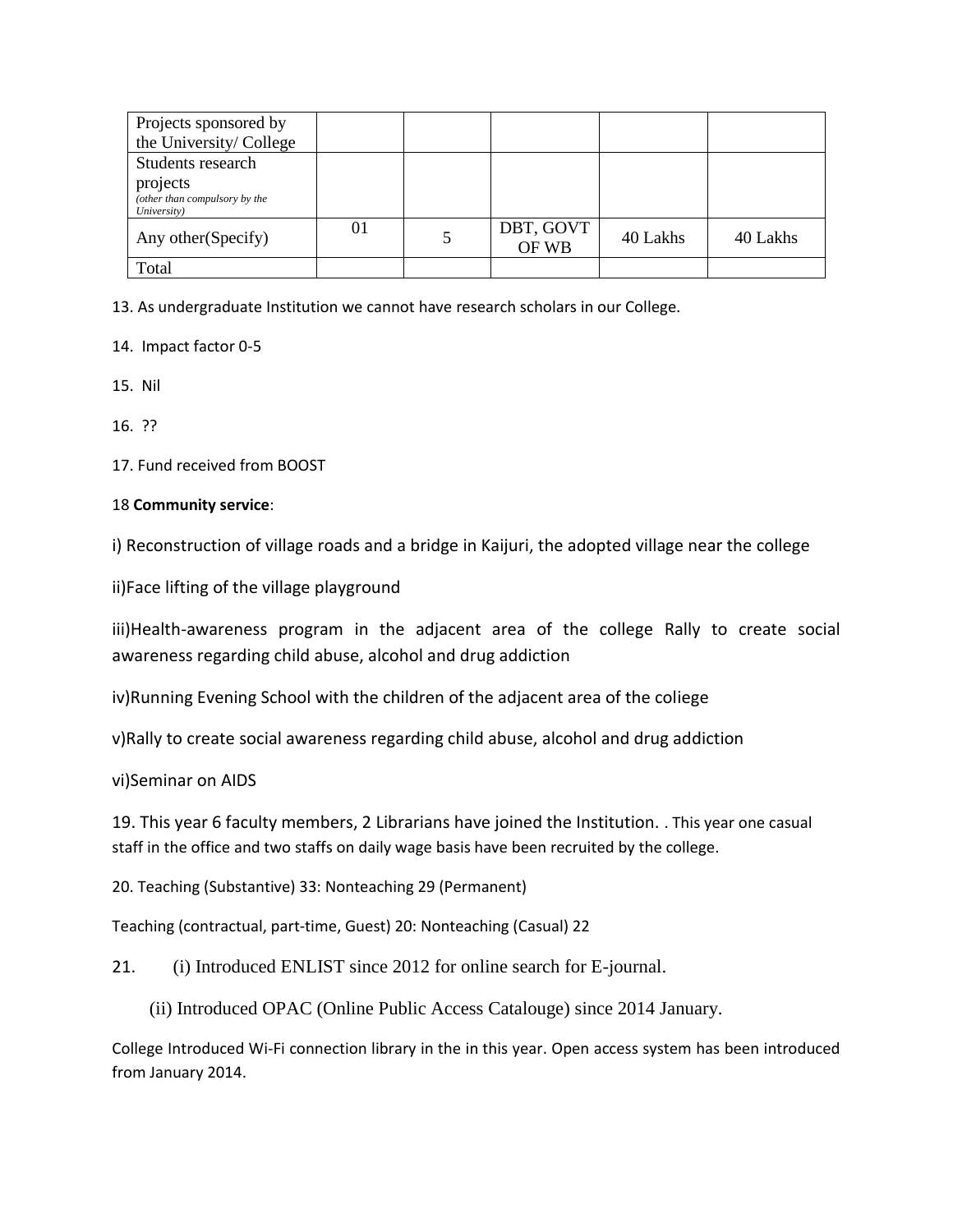#### 22. . Library services:

|                         | Existing |          |         | Newly added | Total  |           |  |
|-------------------------|----------|----------|---------|-------------|--------|-----------|--|
|                         | No.      | Value    | No.     | Value       | No.    | Value     |  |
| <b>Text Books</b>       | 10,989   | Rs.      | 788 in  | Rs.         | 11,777 | Rs.       |  |
|                         | (since   | 16,42896 | 2014-15 | 91,245      |        | 17,34,141 |  |
|                         | April    |          | session |             |        |           |  |
|                         | 2000)    |          |         |             |        |           |  |
| <b>Reference Books</b>  |          |          |         |             |        |           |  |
| e-Books                 |          |          |         |             |        |           |  |
| Journals                | 27       | 38,435*  |         |             |        |           |  |
| e-Journals              |          |          |         |             |        |           |  |
| <b>Digital Database</b> |          |          |         |             |        |           |  |
| CD & Video              |          |          |         |             |        |           |  |
| Others (specify)        |          |          |         |             |        |           |  |

\*Only 10% books are reference books. As most of our students come from BPL class we have to purchase plenty of Text books. This year no new journal has been subscribed.

23. In all the Honours Courses this has been introduced and on the basis of the feedback Academic Subcommittee takes action.

24. Feedback from the stakeholders like Students, parents and Alumni are taken.

25. Unit Cost of Education: a) Including salary component: 6808.265

b): Excluding salary component: 1606.124

# 26. **Computarization of Administration**

(i) Preparation of Salary Bill by KOSA software introduced by W.B. Govt. and payment through E-pradan.

(ii) Online Admission and Registration as well as online payment to the bank.

(iii) Students' Data-base regarding admission, result etc.

(iv) Sending information to faculty members and students through mass SMS.

27. The basic amenities were improved as per request of the students which includes more toilets for boy students, improved canteen facilities and space for cycle stand.

28. Technology up gradation (overall)

|          | Total<br>Computers | Computer<br>Labs | Internet | <b>Browsing</b><br>Centres | Computer<br>Centres | Office | Depart-<br>ments | <b>Others</b> |
|----------|--------------------|------------------|----------|----------------------------|---------------------|--------|------------------|---------------|
| Existing | 48                 | 10               | 10       |                            | 08                  | 07     | ററ<br>∠∠         | 01            |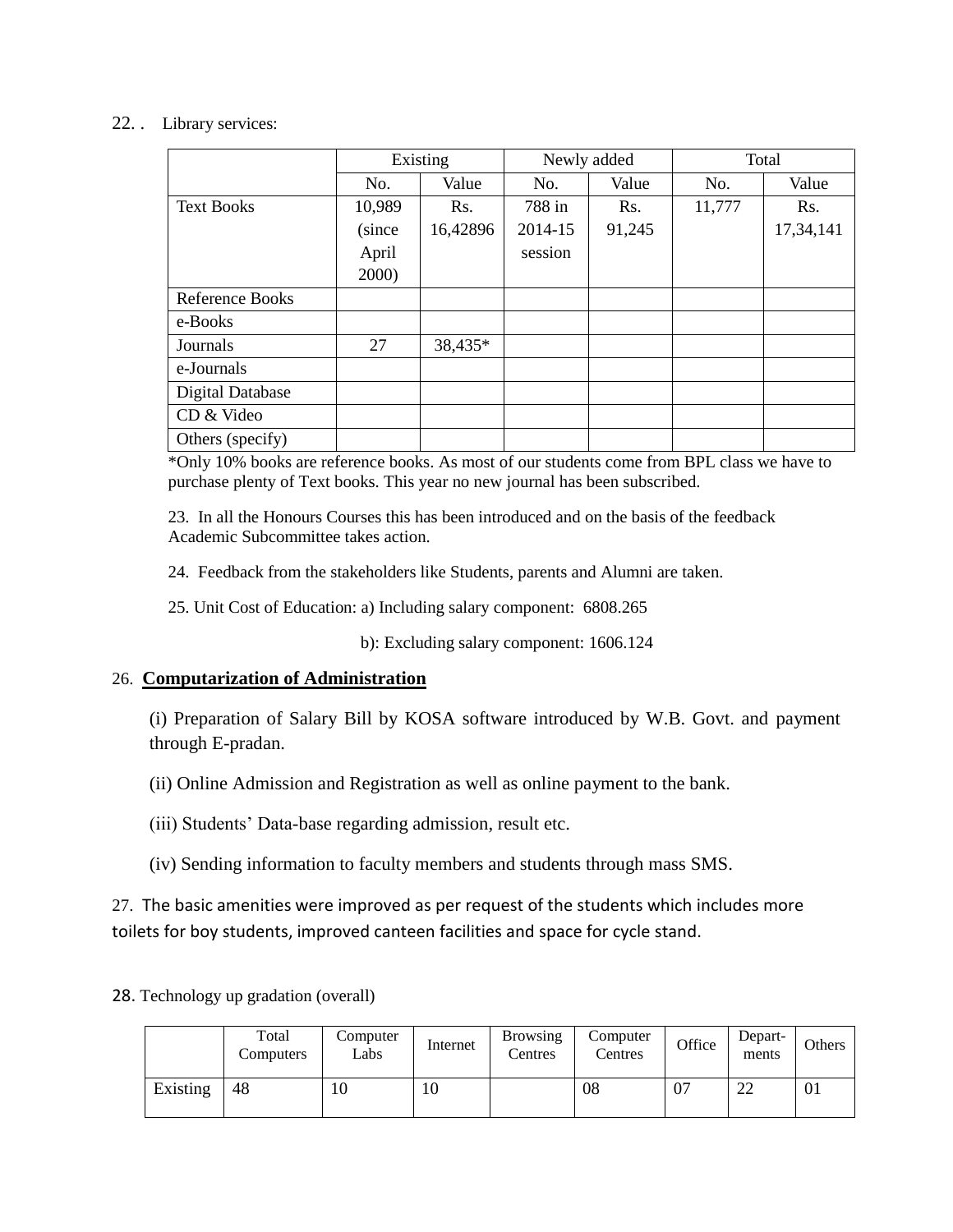| Added | 15 |  |  | 09 | 06 |    |
|-------|----|--|--|----|----|----|
| Total | 63 |  |  | 16 | 28 | 01 |

29. Computer, Internet access, training to teachers and students and any other programme for technology upgradation (Networking, e-Governance etc.)

a) This year 30 students of our college have been given computer training by the Computer Centre inside of college campus under subsidized rate.

b) Calcutta University organized a training on E-governance where Dr. Sibsankar Das,Assistant Professor of Mathematics Department and Sujauddin Ahmed, the Computer Consultant of our institution joined.

30. Scholarships and Financial Support

|                                      | Number of<br>students | Amount   |
|--------------------------------------|-----------------------|----------|
| Financial support from institution   | 548                   | 3,27,635 |
| Financial support from government    | 400                   | ∗        |
| Financial support from other sources |                       |          |
| $\mathbf{M}$ 1 (1) 1 (1)             |                       |          |

Number of students who received International/ National recognitions

\* Total amount cannot be mentioned as the amount is directly credited to the students' individual Bank Account through NEFT.

# 31. Activities and support from the Alumni Association

Every year in collaboration with Alumni Association college organizes prize distribution ceremony for appreciating and encouraging the academic excellence of the students in their university exams. Some of the alumni of our college have contributed lumpsome money for giving financial support to the meritorious but financially weak students. Besides these, college exploits the expertise of some of its alumni in different fields.

32. Activities and support from the Parent – Teacher Association

We have no formal parent teacher association but every year IQAC arranges guardians' meeting to collect feedback from them in academic as well as in other spheres for the benefit of the institution.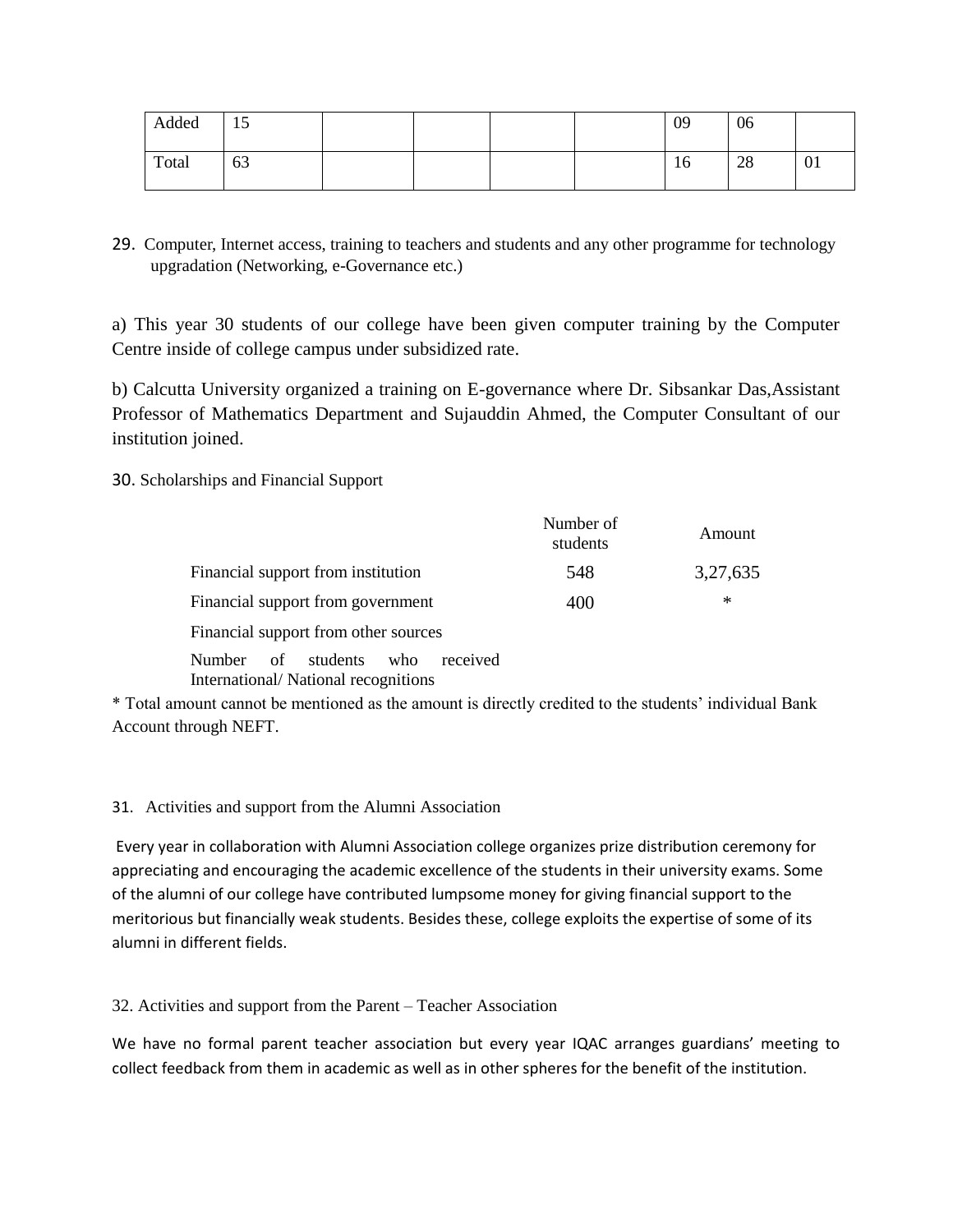33. At present we have no health unit in our College. But every year we organize Thalassemia Screening Test and general health check up in collaboration with Uluberia General Hospital.

34. 12 students won awards in sports at University level.

35. We use to provide the outstanding sports persons sports jersey and shoes and also wave their College fees.

36. We use to felicitate the students who got  $1<sup>st</sup>$  class in University Final Examination.

37. There is a Counselling and Career Guidance Cell in our college. The departmental teachers also counsel their students throughout the year. Seminars are also arranged on career guidance and special training courses are arranged in collaboration with CMI, a reputed Institute of Kolkata.

38. In this academic session 11 NCC cadets are recruited in different departments of Army.

39. Computer training has been provided for the nonteaching staff.

40. i. Yoga classes for students and staff are arranged on regular basis.

ii. Karate has been introduced in our institution where the students especially the girl students are very much interested.

iii. Initiative taken for making the campus and adjacent area of the college plastic free.

41. Linkages have been made with British Council and American Library and also with S. N. Bose Research Institute.

42. In the previous Academic Session ( 2013-14) instead of AQAR

we have submitted SSR to NAAC as NAAC investigation was due and on 2014 February NAAC Team came to evaluate us. On the basis of their evaluation Governing Body took some measures.

43. The academic atmosphere of the college is maintained Faculty members use to contribute papers in different journals. Seminars are organized regularly. Since 2005 a bi-lingual academic journal is being regularly published. As our institution is an undergraduate institution the teachers cannot independently guide the research scholars. They guide the research scholars of other Post Graduate or Research Institutions and guide the students in collaboration with the research guides of those Institutions under which the students registrar themselves for Ph.D.

# **Section C: Outcomes achieved at the end of the year**

- i. Some vacant posts of different departments have been filled up.
- ii. For long 4 years we have no librarian in our College. Two posts were vacant and have been filled up.